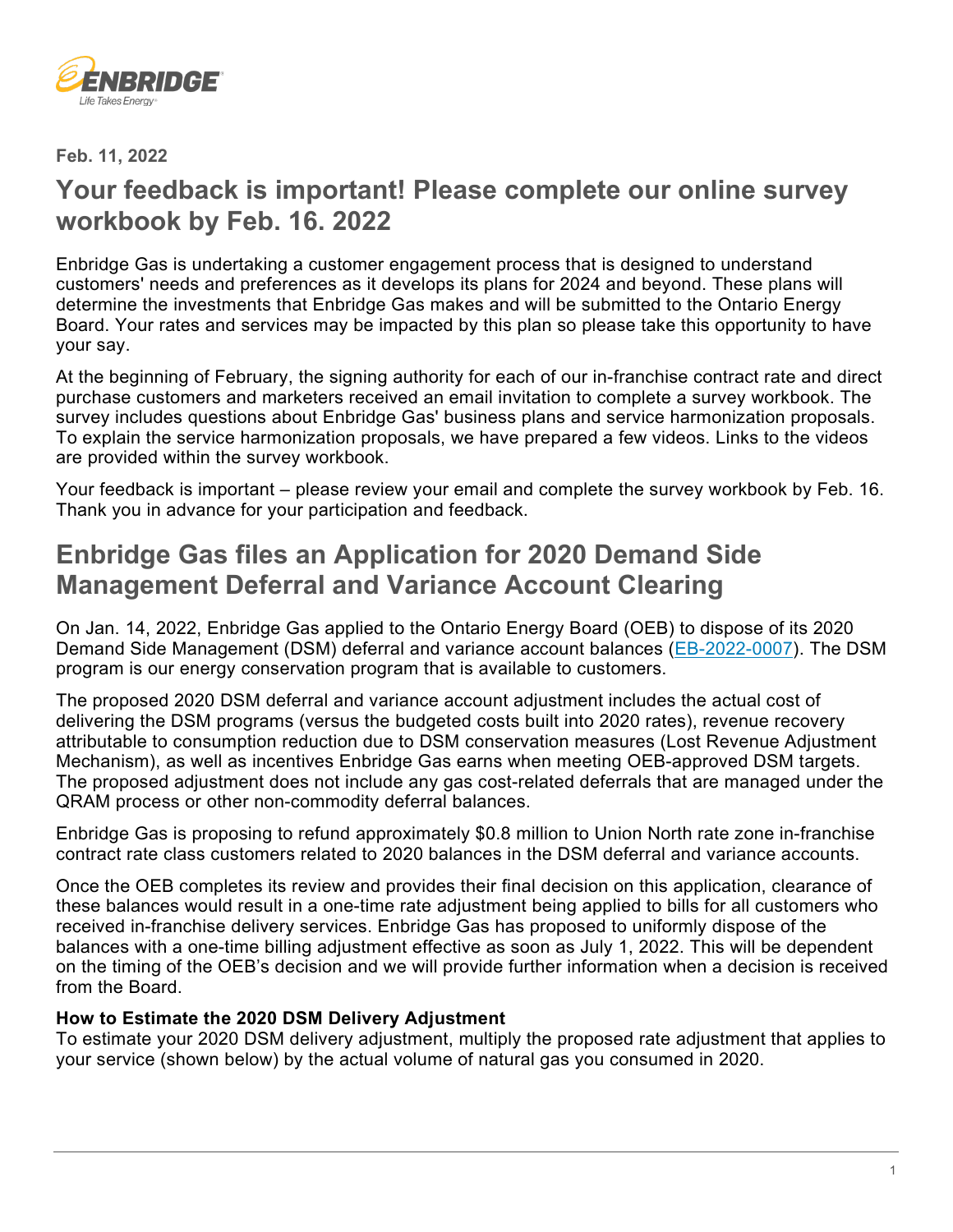

|                  | Rate Class Proposed Unit Rate for 2020 DSM Delivery Adjustment (cents/m <sup>3</sup> ) |
|------------------|----------------------------------------------------------------------------------------|
| Rate 20 (0.1249) |                                                                                        |
| Rate 100         | $\vert$ 0.0128                                                                         |

For more information, find the full application [\(EB-2022-0007\)](https://www.enbridgegas.com/about-enbridge-gas/regulatory) posted on our website.

# **2020 Deferral Account Clearing Bill Adjustments**

Enbridge Gas received approval from the Ontario Energy Board (OEB) to dispose of amounts recorded in certain 2020 deferral and variance accounts and for the amount of its 2020 earnings that it is required to share with customers [\(EB-2021-0149\)](https://www.enbridgegas.com/about-enbridge-gas/regulatory). The 2020 deferral account application excludes the 2020 Federal Carbon Pricing Program (FCPP) related deferral and variance accounts as well as the 2020 Demand Side Management (DSM) deferral and variance accounts for which Enbridge Gas has separate applications.

This account clearing will result in a one-time delivery adjustment being applied to the April 2022 bills of all customers who received contract rate delivery services in 2020. For Union North rate zone customers, a one-time gas supply transportation adjustment will also be applied to the bills of customers whom Enbridge Gas provided upstream transportation services in 2020.

#### **What are Deferral and Variance Accounts?**

Deferral and variance accounts are used to capture certain differences between Enbridge Gas' forecast amounts approved for collection through rates and actual revenues and costs collected or incurred. The differences are either refunded or collected from customers, upon approval by the OEB, and are specifically allocated to each rate class.

#### **How to Estimate the 2020 Delivery Adjustment**

You can estimate your 2020 delivery adjustment by multiplying the approved rate adjustment that applies to your service (shown below) by the actual volume of natural gas you consumed in 2020.

| <b>Rate Class</b> | <b>Approved Unit Rate for 2020 Delivery Adjustment</b><br>(cents/m <sup>3</sup> ) |
|-------------------|-----------------------------------------------------------------------------------|
| Rate 20           | (0.0192)                                                                          |
| <b>Rate 100</b>   | (0.0129)                                                                          |
| Rate 25           | (0.0497)                                                                          |

#### **How to Estimate the 2020 Gas Supply Transportation Adjustment**

You can estimate your customers' 2020 gas supply transportation adjustment by multiplying the approved rate adjustment that applies to their service (shown in the table below) by:

Rate 20 - their 2020 annualized firm contract demand

Rate 25 - their actual volumes of natural gas consumed in 2020